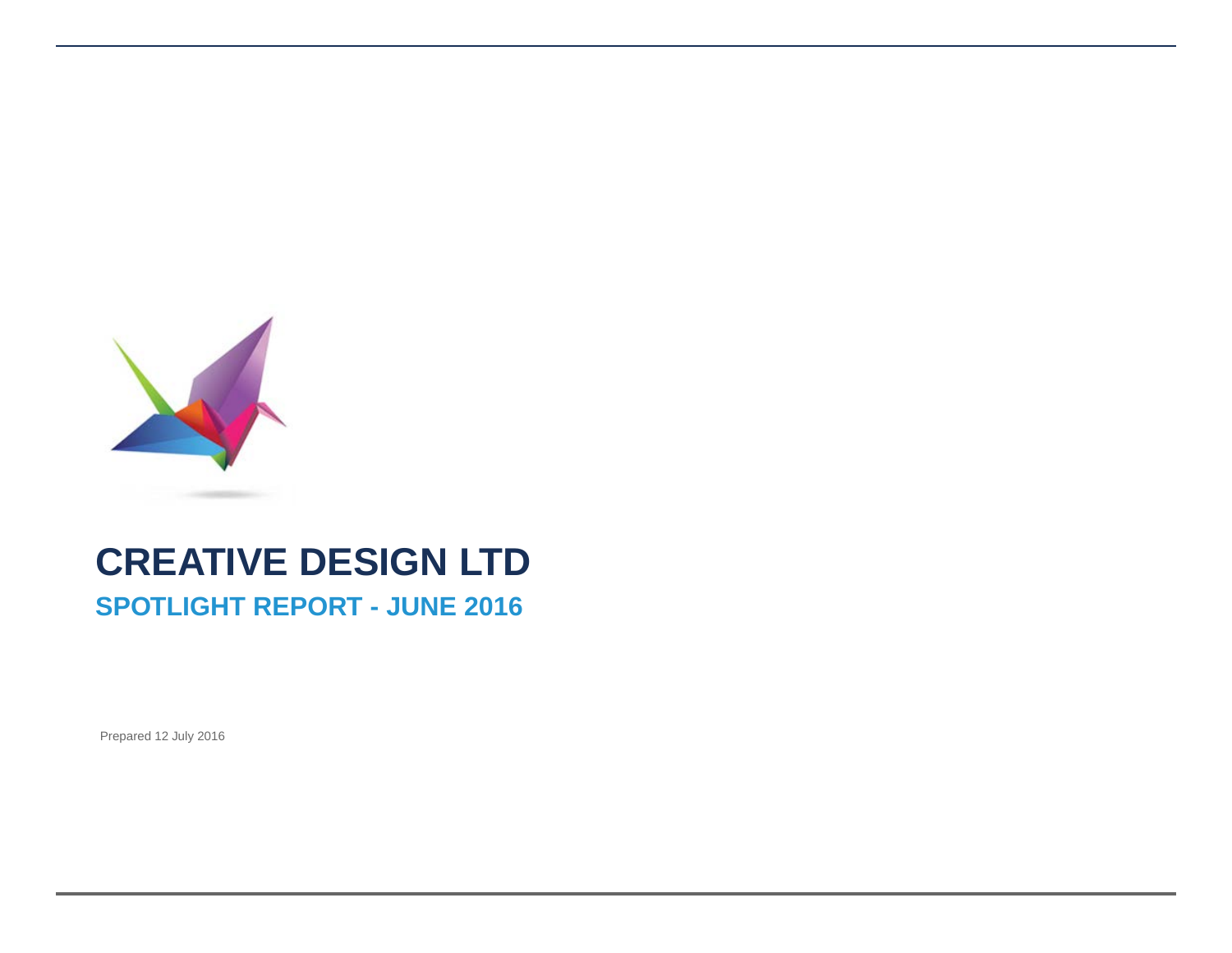- 3. Executive Summary
- 4. Profit and Loss Analysis
- 5. Balance Sheet Analysis
- **6. Aged Receivables Report**
- 7. Sales Pipeline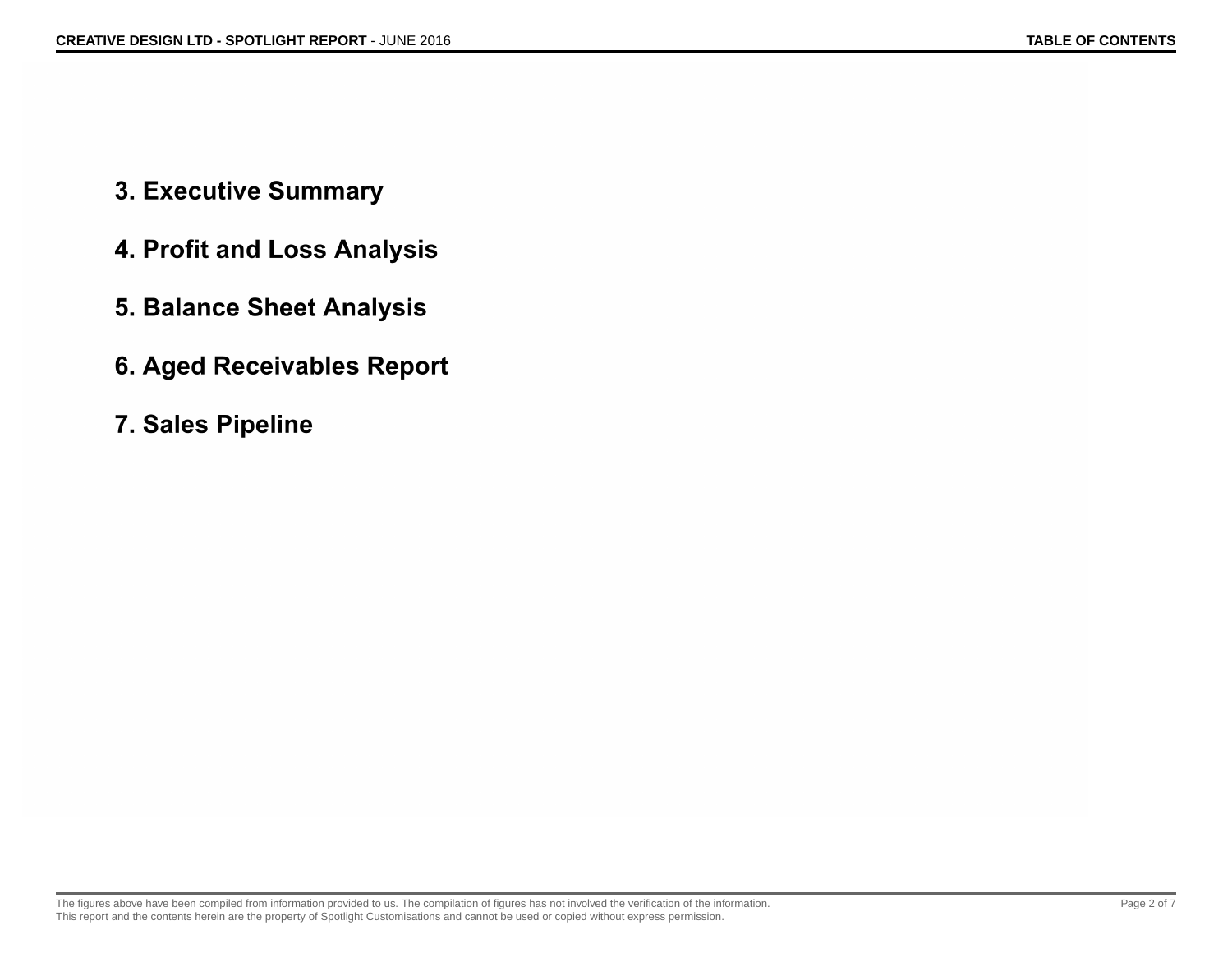### **Highlights**

#### **1. General Overview**

The business maintains a steady pace each month.

#### **2. Particular Highlight**

To address staff efficiency and output quality concerns, management have invested in new design software. Maximising ROI is crucial to maintain competitive in your market.

#### **3. Revenue**

The Revenue for Jun 2016 was \$97,669, compared to \$92,453 last month. This represents an increase of \$5,216, or 5.64%.

#### **4. Gross Profit**

The Gross Profit for Jun 2016 was \$64,571, compared to \$54,566 last month. This represents an increase of \$10,005, or 18.34%.

#### **5. Profit**

The Net Profit for the year to date is \$39,581, compared to \$748 in the Budget. This represents an increase of \$38,833, or 5,191.58%.

This isn't to be taken for granted - demand is expected to decrease over the holiday period.

#### **6. Bank**

The Bank for Jun 2016 was \$200,677, compared to \$174,060 last month. This represents an increase of \$26,617, or 15.29%.

Well done on maintaining a solid cash position in time for the holiday period. The current cash position is enough to cover direct and overhead expenses until demand picks up again.

### **Observations**

#### **1. Market Conditions**

Market has remained stable this past month - and throughout the last year. The upcoming holiday season will negatively affect demand for creative services.

#### **2. Projections**

New software will increase staff efficiency and quality of output. Therefore, it's emperative you start discussing sales and marketing strategies to increase demand and therefore, contracts to assign staff to.

#### **3. CAPEX**

Main focus being the investment in Creative Design Software this month.

## Recommendations for Action

#### **1. Revenue**

Usual steady revenue will be affected by the holiday season. It's recommended the sales team focus on closing any warm contracts to keep revenue above budget.

#### **2. Profit**

Profits maintain a lead on budget.

To increase profit margins, it's crucial that staff engagement in migrating to the new Creative Design Software is monitored. Managers please take responsibility for supporting staff and scheduling relevant training.

#### **3. People**

Expected efficiencies minimise the need for any new staff.

#### **4. Strategic**

Franchise discussions are underway. To maximise franchise sale price - it's recommended that new processes are cemented and efficiency measured before launching franchisee opportunity.

#### **5. Systems**

Training and engagement is vital to maximising ROI on new software investment. It's recommended that management staff take responsibility of ensuring all staff complete relevant training and succesfully migrate existing client base to the new software by next quarter.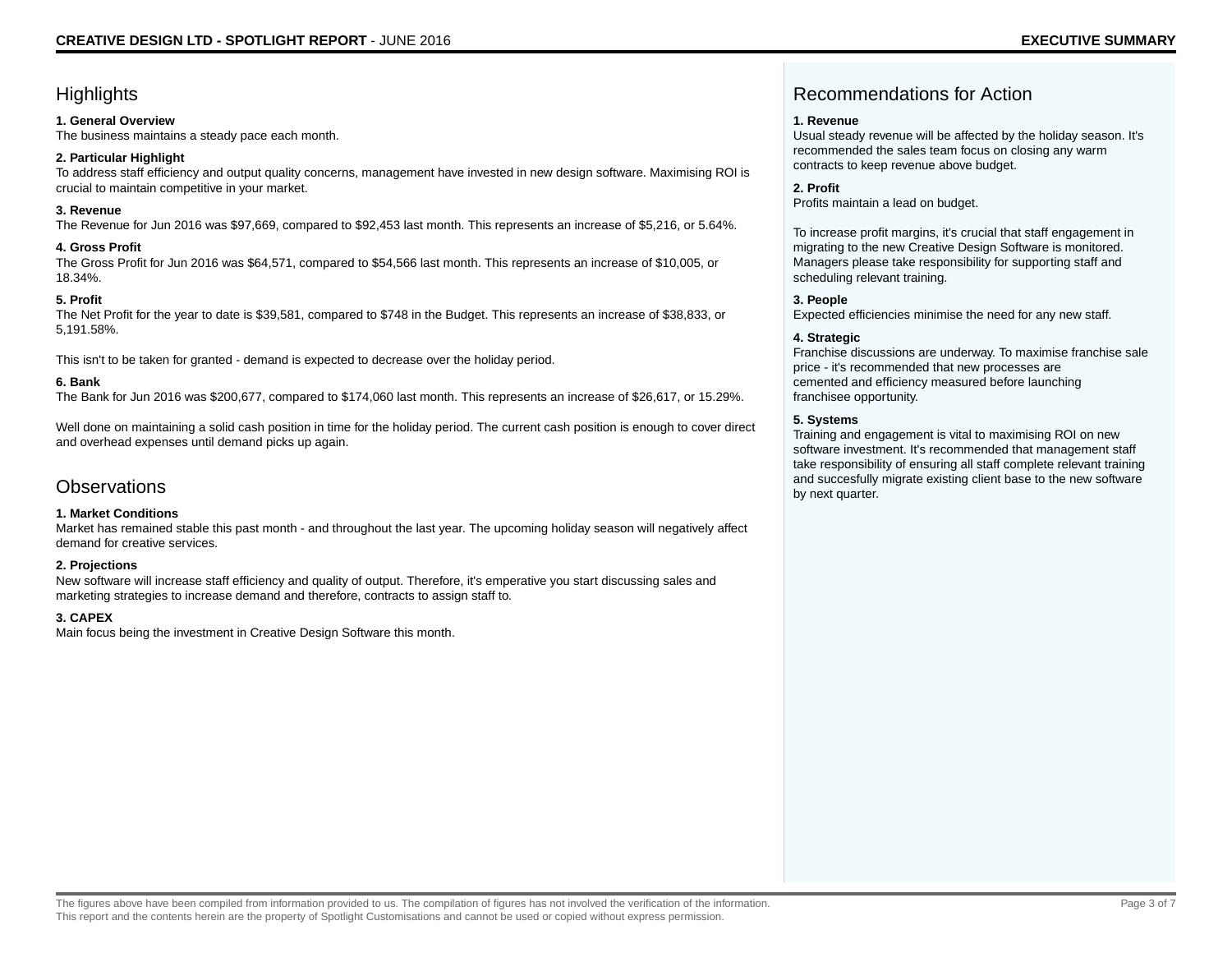|                            | <b>YTD</b> | <b>Actual vs Orig Budget</b> |           | <b>Actual vs Last Year</b> |            | Jun 16 Plus Last 3 Months |               |         |               | <b>Forward Projection Full Year</b> |               |                    |
|----------------------------|------------|------------------------------|-----------|----------------------------|------------|---------------------------|---------------|---------|---------------|-------------------------------------|---------------|--------------------|
|                            | Actual     | <b>Budget</b>                | Variance  | Last Year                  | Variance % | <b>Jun 16</b>             | <b>May 16</b> | Apr 16  | <b>Mar 16</b> | <b>YTD</b>                          | <b>Budget</b> | <b>Total 16/17</b> |
| <b>Product Revenue</b>     | 31,416     | 34,267                       | $-2,851$  | 32,635                     | $-3.7%$    | 10,147                    | 10,342        | 10,927  | 10,416        | 31,416                              | 110,156       | 141,572            |
| <b>Project Revenue</b>     | 264,984    | 268,041                      | $-3,057$  | 255,278                    | 3.8%       | 84,370                    | 78,471        | 102,143 | 94,205        | 264,984                             | 857,440       | 1,122,424          |
| <b>Support Revenue</b>     | 10,480     | 11,918                       | $-1,438$  | 11,681                     | $-10.3%$   | 3,152                     | 3,640         | 3,688   | 3,625         | 10,480                              | 46,874        | 57,354             |
| <b>Total Revenue</b>       | 306,880    | 314,226                      | $-7,346$  | 299,594                    | 2.4%       | 97,669                    | 92,453        | 116,758 | 108,246       | 306,880                             | 1,014,470     | 1,321,350          |
| <b>Total Cost of Sales</b> | 108,509    | 113,033                      | $-4,524$  | 107,649                    | 0.8%       | 33,098                    | 37,887        | 37,524  | 37,348        | 108,509                             | 397,694       | 506,203            |
| <b>Gross Profit</b>        | 198,371    | 201,193                      | $-2,822$  | 191,945                    | 3.3%       | 64,571                    | 54,566        | 79,234  | 70,898        | 198,371                             | 616,776       | 815,147            |
| GP%                        | 64.6%      | 64.0%                        |           | 64.1%                      | 0.6%       | 66.1%                     | 59.0%         | 67.9%   | 65.5%         | 64.6%                               | 60.8%         | 61.7%              |
| <b>OPEX</b>                | 33,864     | 42,575                       | $-8,711$  | 35,370                     | $-4.3%$    | 10,409                    | 11,873        | 11,582  | 13,173        | 33,864                              | 124,855       | 158,719            |
| Wages                      | 124,926    | 155,409                      | $-30,483$ | 149,000                    | $-16.2%$   | 21,609                    | 51,282        | 52,035  | 47,277        | 124,926                             | 446,019       | 570,945            |
| <b>Total OPEX</b>          | 158,790    | 197,984                      | $-39,194$ | 184,370                    | $-13.9%$   | 32,018                    | 63,155        | 63,617  | 60,450        | 158,790                             | 570,874       | 729,664            |
| <b>Net Profit</b>          | 39,581     | 3,209                        | 36,372    | 7,575                      | 422.5%     | 32,553                    | $-8,589$      | 15,617  | 10,448        | 39,581                              | 45,902        | 85,483             |

#### **REVENUE** - This Year vs Last Year



#### **NET OPERATING PROFIT** - This Year vs Last Year



#### **REVENUE AND NET OPERATING PROFIT** - Last Year and Current Year

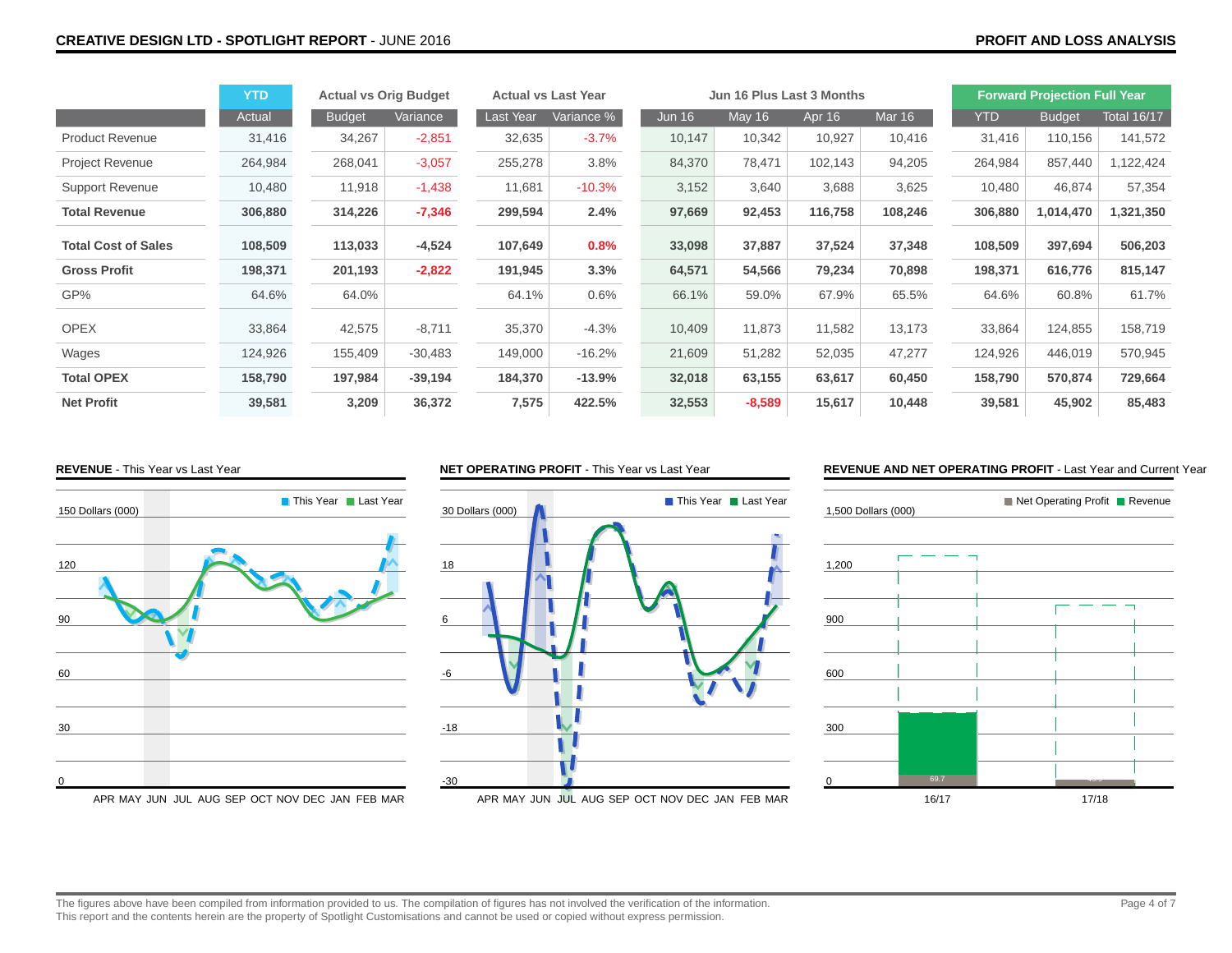|                                  | <b>Now</b>   |           | <b>Actual vs Last Year to Date</b> |            |               | Last 3 Months |         | <b>Monitors</b>         |              |
|----------------------------------|--------------|-----------|------------------------------------|------------|---------------|---------------|---------|-------------------------|--------------|
|                                  | As at Jun 16 | Last Year | Variance                           | Variance % | <b>May 16</b> | Apr 16        | Mar 16  | <b>CAPEX Monitor</b>    | <b>YTD</b>   |
| <b>Accounts Receivable</b>       | 135,319      | 106,303   | 29,016                             | 27.3%      | 129,625       | 157,265       | 147,483 | <b>Total CAPEX</b>      | $\bf{0}$     |
| <b>Bank Accounts</b>             | 200,677      | 5,610     | 195,067                            | 3,477.1%   | 174,060       | 151,041       | 137,721 |                         |              |
| <b>Total Current Assets</b>      | 335,996      | 111,913   | 224,083                            | 200.2%     | 303,685       | 308,306       | 285,204 | <b>Debt Monitor</b>     | As at Jun 16 |
|                                  |              |           |                                    |            |               |               |         | Term Loans              | 194,710      |
| Fittings                         | 26,979       | 26,979    | $\mathbf 0$                        | $0.0\%$    | 26,979        | 26,979        | 26,979  | <b>Taxes</b>            | 146,256      |
| <b>Term Assets</b>               | 224,541      | 172,172   | 52,369                             | 30.4%      | 224,541       | 224,541       | 224,541 | <b>Accounts Payable</b> | 50,145       |
| <b>Total Assets</b>              | 587,516      | 311,064   | 276,452                            | 88.9%      | 555,205       | 559,826       | 536,724 | Other                   | 3,700        |
| <b>Accounts Payable</b>          | 38,063       | 36,487    | 1,576                              | 4.3%       | 43,570        | 43,153        | 42,950  | <b>Total Debt</b>       | 394,811      |
| <b>Other Current Liabilities</b> | 162,038      | 43,675    | 118,363                            | 271.0%     | 153,871       | 147,421       | 137,237 |                         |              |
| <b>Total Current Liabilities</b> | 200,101      | 80,162    | 119,939                            | 149.6%     | 197,441       | 190,574       | 180,187 |                         |              |
| <b>Term Liabilities</b>          | 194,710      | 154,760   | 39,950                             | 25.8%      | 197,610       | 200,510       | 203,410 |                         |              |
| <b>Total Liabilities</b>         | 394,811      | 234,922   | 159,889                            | 68.1%      | 395,051       | 391,084       | 383,597 |                         |              |
| <b>Equity</b>                    | 192,705      | 76,142    | 116,563                            | 153.1%     | 160,154       | 168,742       | 153,127 |                         |              |

#### **BALANCE SHEET COMPONENTS**









**EQUITY TREND**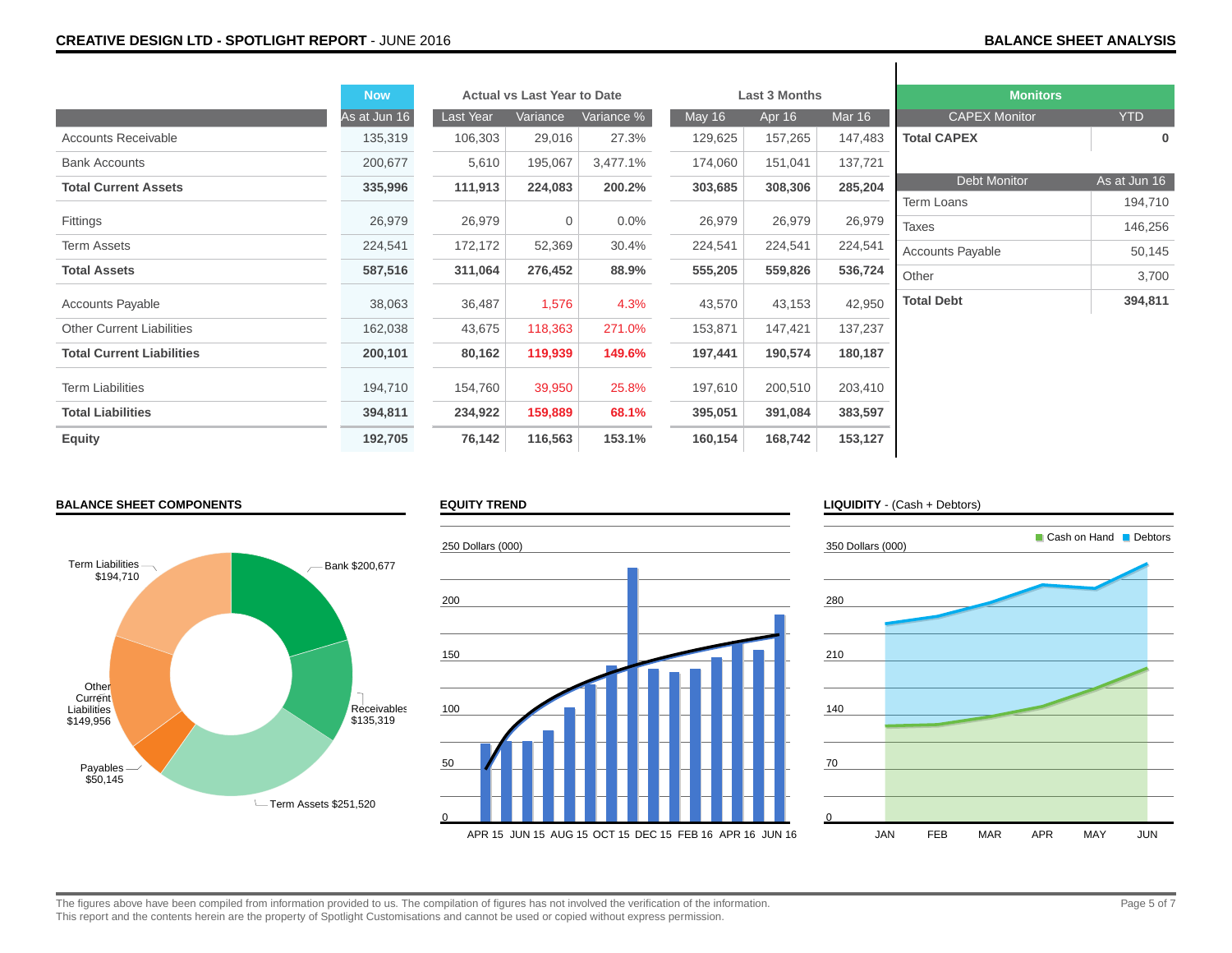## **Aged Receivables**

## **Demo Company (NZ) June 2016**

|                                              | <b>Invoice Number</b> | Reference      | Current | May                      | April                    | March                    | Older                    | <b>Total</b> |
|----------------------------------------------|-----------------------|----------------|---------|--------------------------|--------------------------|--------------------------|--------------------------|--------------|
| <b>Basket Case</b>                           |                       |                |         |                          |                          |                          |                          |              |
| 2 Jun 2016                                   | INV-0036              |                | 915     |                          |                          |                          |                          |              |
| <b>Total Basket Case</b>                     |                       |                | 915     | $\sim$                   | $\overline{\phantom{a}}$ | $\overline{\phantom{a}}$ | $\blacksquare$           | 915          |
| <b>City Limousines</b>                       |                       |                |         |                          |                          |                          |                          |              |
| 23 Apr 2016                                  | <b>INV-0017</b>       | P/O 9711       |         |                          | 250                      |                          |                          |              |
| 23 May 2016                                  | <b>INV-0023</b>       | P/O 9711       |         | 250                      |                          |                          |                          |              |
| 30 May 2016                                  | <b>INV-0028</b>       | Book           |         | 20                       |                          |                          |                          |              |
| 15 Jun 2016                                  | <b>INV-0034</b>       | P/O 9711       | 650     |                          |                          |                          |                          |              |
| <b>Total City Limousines</b>                 |                       |                | 650     | 270                      | 250                      | $\blacksquare$           | $\blacksquare$           | 1,170        |
| <b>DIISR - Small Business Services</b>       |                       |                |         |                          |                          |                          |                          |              |
| 25 May 2016                                  | <b>INV-0027</b>       | Yr Ref W08-143 |         | 271                      |                          |                          |                          |              |
| <b>Total DIISR - Small Business Services</b> |                       |                | $\sim$  | 271                      | $\blacksquare$           | $\sim$                   | $\blacksquare$           | 271          |
| <b>Ridgeway University</b>                   |                       |                |         |                          |                          |                          |                          |              |
| 24 Jun 2016                                  | <b>INV-0035</b>       | P/O CRM08-12   | 6,188   |                          |                          |                          |                          |              |
| <b>Total Ridgeway University</b>             |                       |                | 6,188   | $\overline{\phantom{a}}$ | $\blacksquare$           | $\overline{\phantom{a}}$ | $\overline{\phantom{a}}$ | 6,188        |
| <b>Total Receivables</b>                     |                       |                | 7,752   | 541                      | 250                      |                          | $\blacksquare$           | 8,543        |
|                                              |                       |                | 90.7%   | 6.3%                     | 2.9%                     | $0.0\%$                  | 0.0%                     |              |